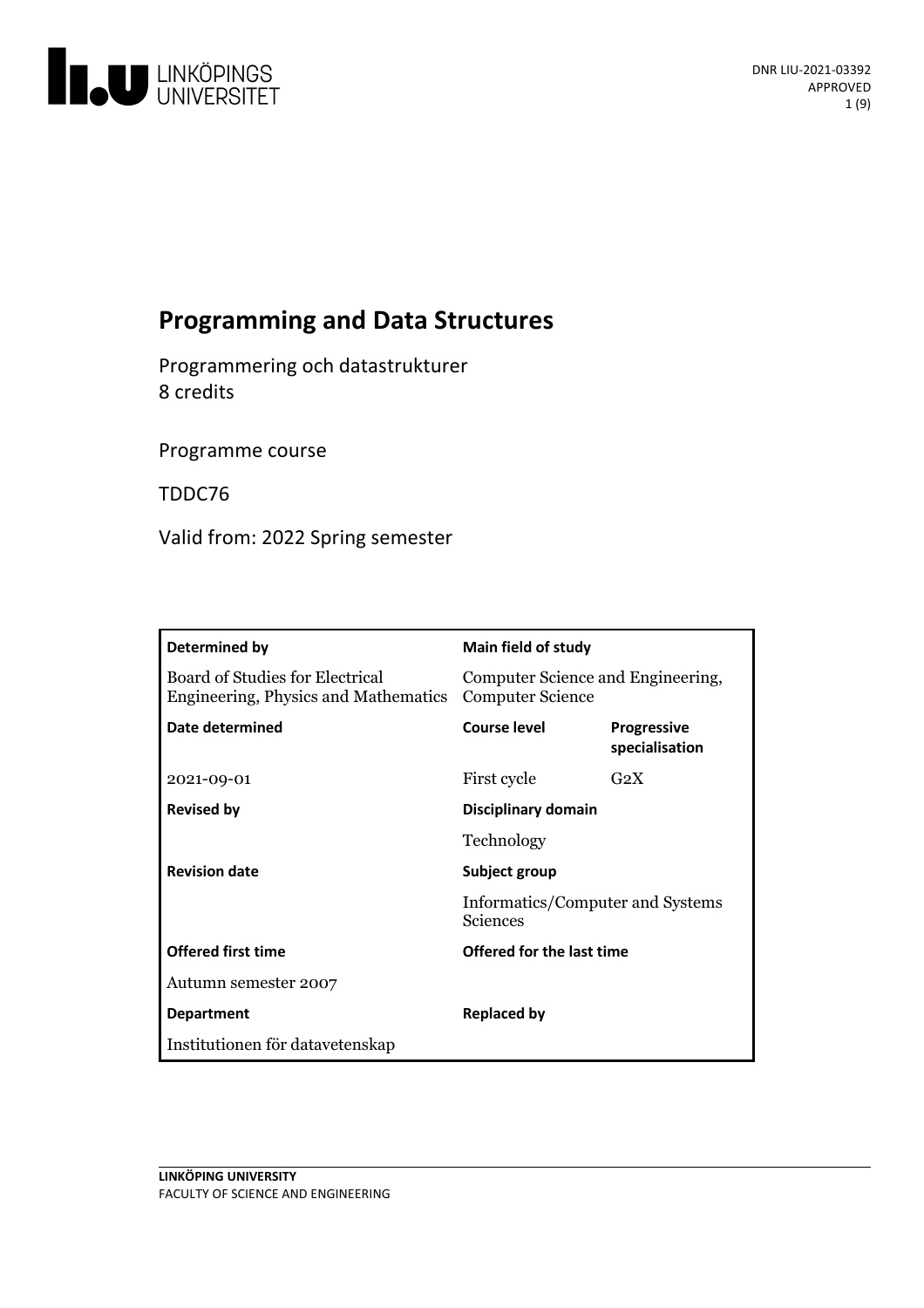## Course offered for

- Master of Science in Biomedical Engineering
- Master of Science in Applied Physics and Electrical Engineering
- Master of Science in Applied Physics and Electrical Engineering International
- Bachelor's Programme in Mathematics

## Prerequisites

A basic course in programming is required for this course, especially basic skills in problem solving and construction of small programs. Basic knowledge of computers and familiarity with unix based computer systems.

## Intended learning outcomes

This course offer a deeper study in programming, especially imperative and object-oriented programming in the programming language C++, and also knowledge about frequently used data structures and algorithms. Upon completion of this course the student should be able to:

- Design imperative and object-oriented programs and implement them in
- the programming language C++.<br>
utilize object-oriented program development methodology.<br>
Describe and use frequently used data structures and algorithms.
- 

## Course content

Lectures, lessons and programming exercises deal with the programming language C++ and its environment, object-oriented analysis and design, programming in C++, data structures and algorithms.

- Imperative programming in C++ (variables, constants, declarations, expressions, statements, functions, fundamental data types and data
- structures). Classes (declaration, data members, member functions, nested types, access specification for class members, constructors, destructors, derived classes, polymorphism, dynamic type control and type conversion).<br>• Object-oriented program design (object-oriented analysis, design and
- 
- coding).<br>
The C++ standard library (input and output, character and string handling, containers).<br>
Data structures: lists, stacks, queues, priority queues, trees, especially
- search trees, hash tables, heaps, especially binary heap.<br>• Algorithms: searching and sorting.
- 

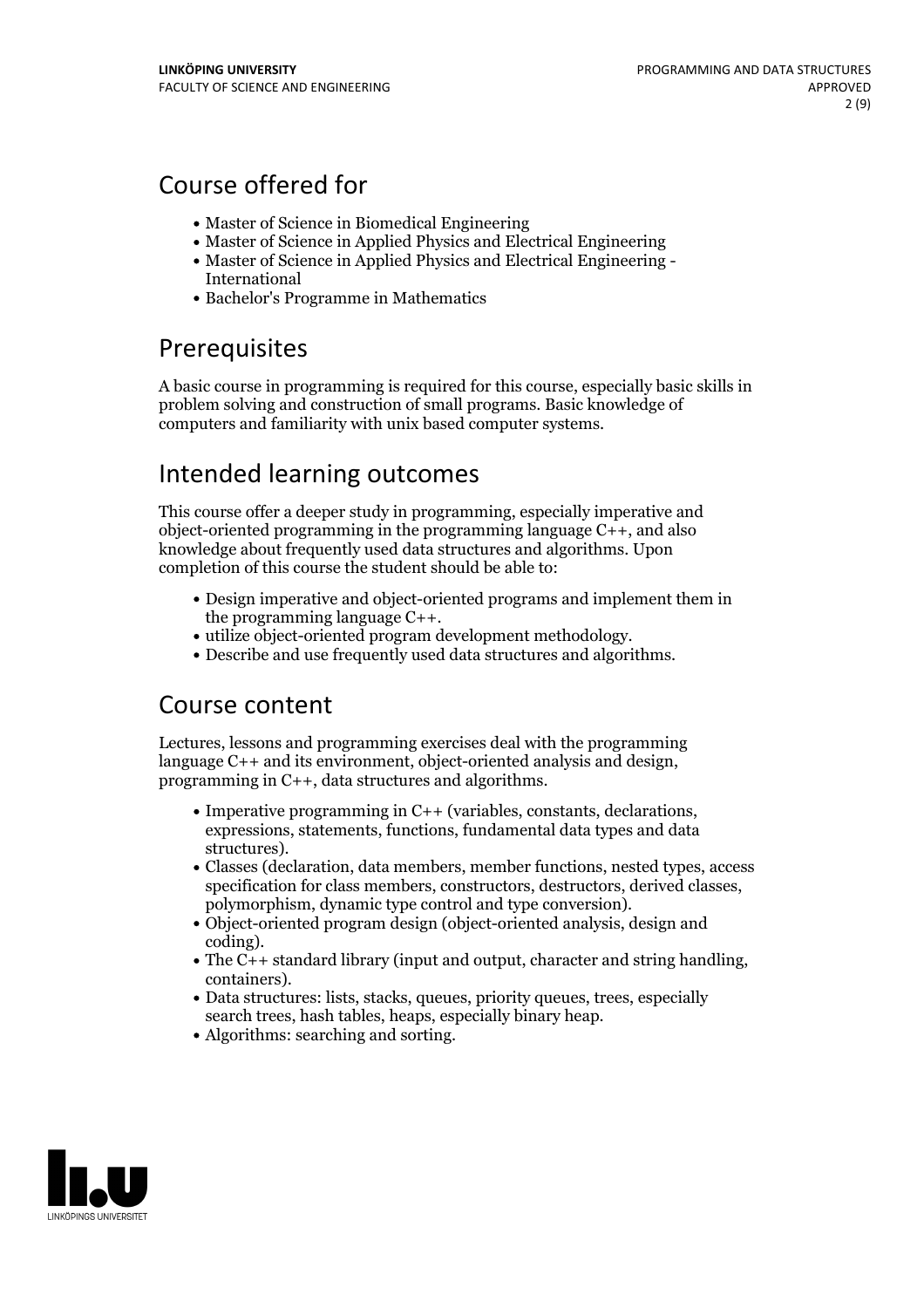# Teaching and working methods

The course is arranged as a series of lectures, lessons and programming exercises, and a small programming project. Self-study hours must be set aside for literature study, programming exercises, project work and home examination.

## Examination

|      | PRA1 Project work              | 3 credits   | U.G      |
|------|--------------------------------|-------------|----------|
| LAB2 | Laboratory work                | 3.5 credits | U, G, VG |
|      | UPG3 Computer-based exercises  | 1.5 credits | U.G      |
|      | UPG4 Optional reflection paper | o credits   | U.G      |
|      |                                |             |          |

The programming exercises give the student opportunity to practice and test her/his knowledge and skills in procedural and object-oriented programming. The project work give the student opportunity to practice and test her/his knowledge and skills in object-oriented analysis, design and programming within a project group.

The computer based exercises tests the students knowledge about data structures and algorithms and is also an opportunity for learning.The course grade i set based on course goal and points each students collects during the course. Grade 3 requires pass on laboratory work, project and computer based excersises. Grade 4 requires at least 20 collected points in addition to requirements for grade 3. Grade Points are given for achievments reaching beyond requirements for passing grade, as stated in each assignment.

## Grades

Four-grade scale, LiU, U, 3, 4, 5

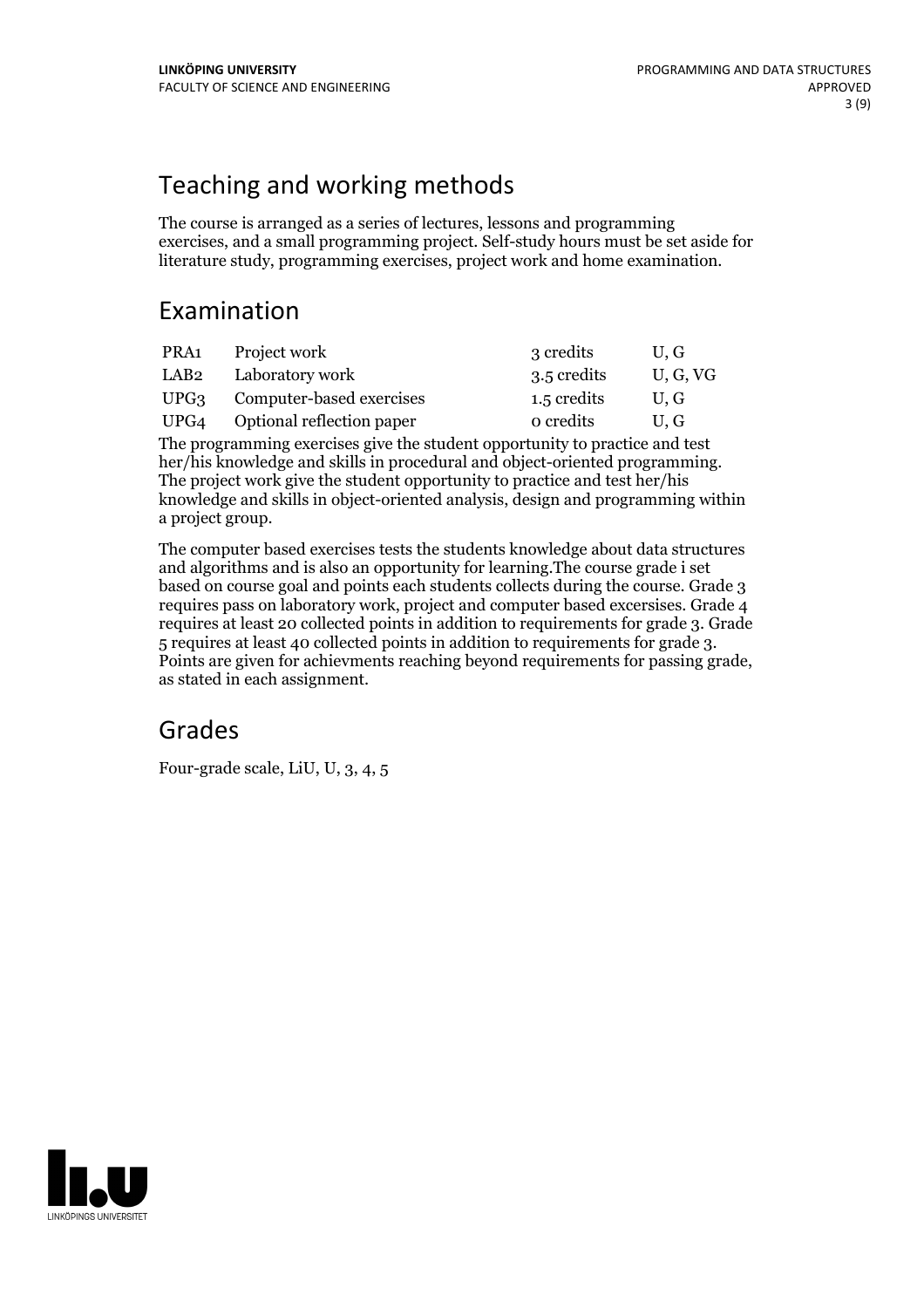# Other information

Supplementary courses: This course is well suited for supplemantary courses where good knowledge in procedural and object-oriented programming, especially in C++, is required. Examples of such courses are courses covering compilers and interpreters, databases, concurrent programming, real-time programming, operating systems, design patterns, software engineering projects, and programming of parallel computers.

### **About teaching and examination language**

The teaching language is presented in the Overview tab for each course. The examination language relates to the teaching language as follows:

- If teaching language is "Swedish", the course as a whole could be given in Swedish, or partly in English. Examination language is Swedish, but parts
- If teaching language is "English", the course as a whole is taught in English. Examination language is English. <br>• If teaching language is "Swedish/English", the course as a whole will be
- taught in English if students without prior knowledge of the Swedish language participate. Examination language is Swedish or English depending on teaching language.

### **Other**

The course is conducted in a manner where both men's and women's experience and knowledge are made visible and developed.

The planning and implementation of a course should correspond to the course syllabus. The course evaluation should therefore be conducted with the course syllabus as a starting point.

If special circumstances prevail, the vice-chancellor may in a special decision specify the preconditions for temporary deviations from this course syllabus, and delegate the right to take such decisions.

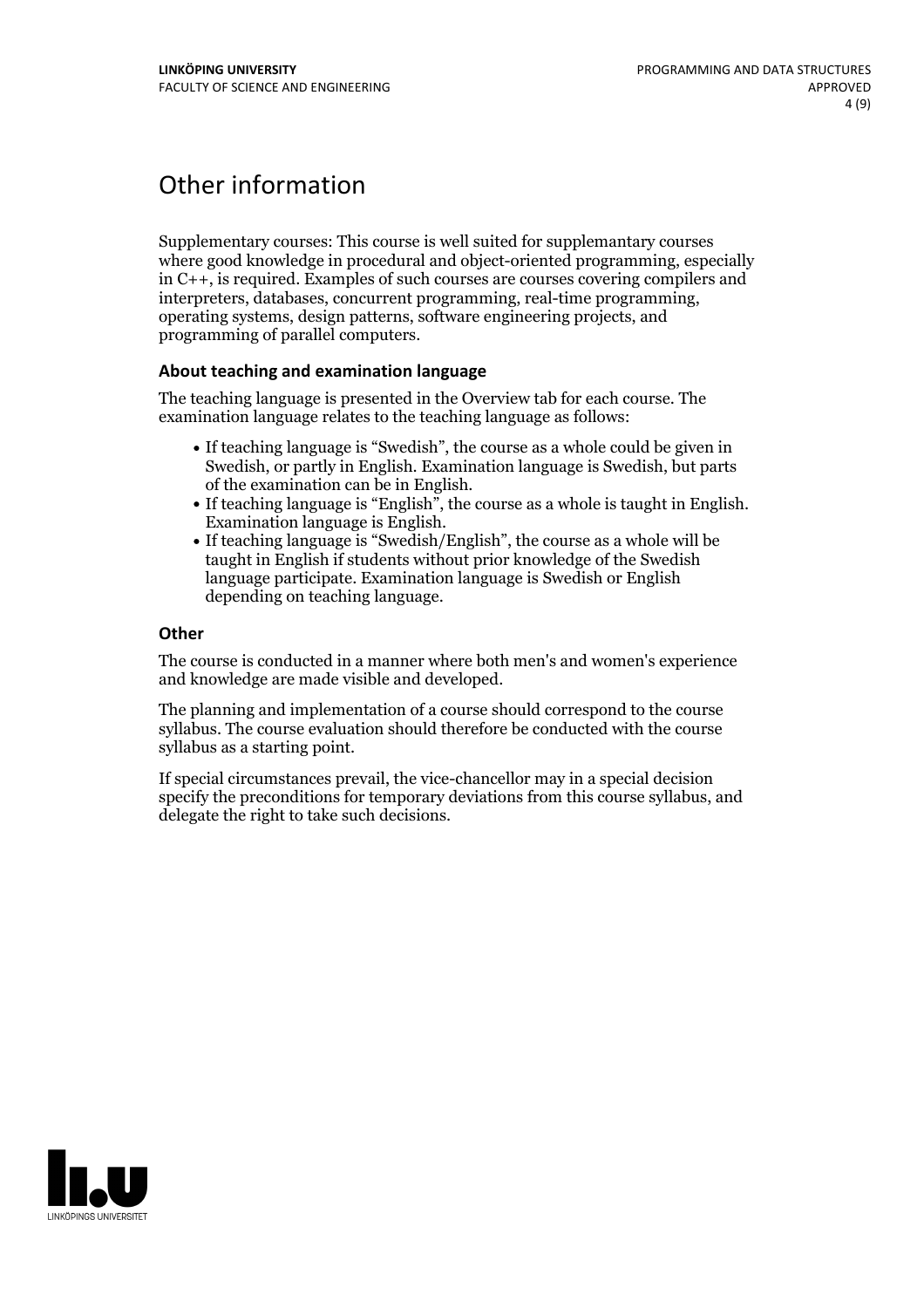## **Common rules**

## Course syllabus

A syllabus must be established for each course. The syllabus specifies the aim and contents of the course, and the prior knowledge that a student must have in order to be able to benefit from the course.

## Timetabling

Courses are timetabled after a decision has been made for this course concerning its assignment to a timetable module.

### Interruption in and deregistration from a course

The LiU decision, Guidelines concerning confirmation of participation in education (Dnr LiU-2020-02256), states that interruptions in study are to be recorded in Ladok. Thus, all students who do not participate in a course for which they have registered must record the interruption, such that the registration on the course can be removed. Deregistration from or interrupting a course is carried out using <sup>a</sup> web-based form: https://www.lith.liu.se/for- [studenter/kurskomplettering?l=en.](https://www.lith.liu.se/for-studenter/kurskomplettering?l=en)

## Cancelled courses and changes to the course syllabus

Courses with few participants (fewer than 10) may be cancelled or organised in a manner that differs from that stated in the course syllabus. The Dean is to deliberate and decide whether a course is to be cancelled or changed from the course syllabus.

## Guidelines relating to examinations and examiners

For details, see Guidelines for education and examination for first-cycle and second-cycle education at Linköping University, Dnr LiU-2020-04501 [\(http://styrdokument.liu.se/Regelsamling/VisaBeslut/917592\)](http://styrdokument.liu.se/Regelsamling/VisaBeslut/917592).

An examiner must be employed as a teacher at LiU according to the LiU Regulations for Appointments, Dnr LiU-2021-01204 [\(https://styrdokument.liu.se/Regelsamling/VisaBeslut/622784](https://styrdokument.liu.se/Regelsamling/VisaBeslut/622784)). For courses in second-cycle, the following teachers can be appointed as examiner: Professor (including Adjunct and Visiting Professor), Associate Professor (including Adjunct), Senior Lecturer (including Adjunct and Visiting Senior Lecturer), Research Fellow, or Postdoc. For courses in first-cycle, Assistant Lecturer (including Adjunct and Visiting Assistant Lecturer) can also be appointed as examiner in addition to those listed for second-cycle courses. In exceptional cases, a Part-time Lecturer can also be appointed as an examiner at both first- and second cycle, see Delegation of authority for the Board of Faculty of Science and Engineering.

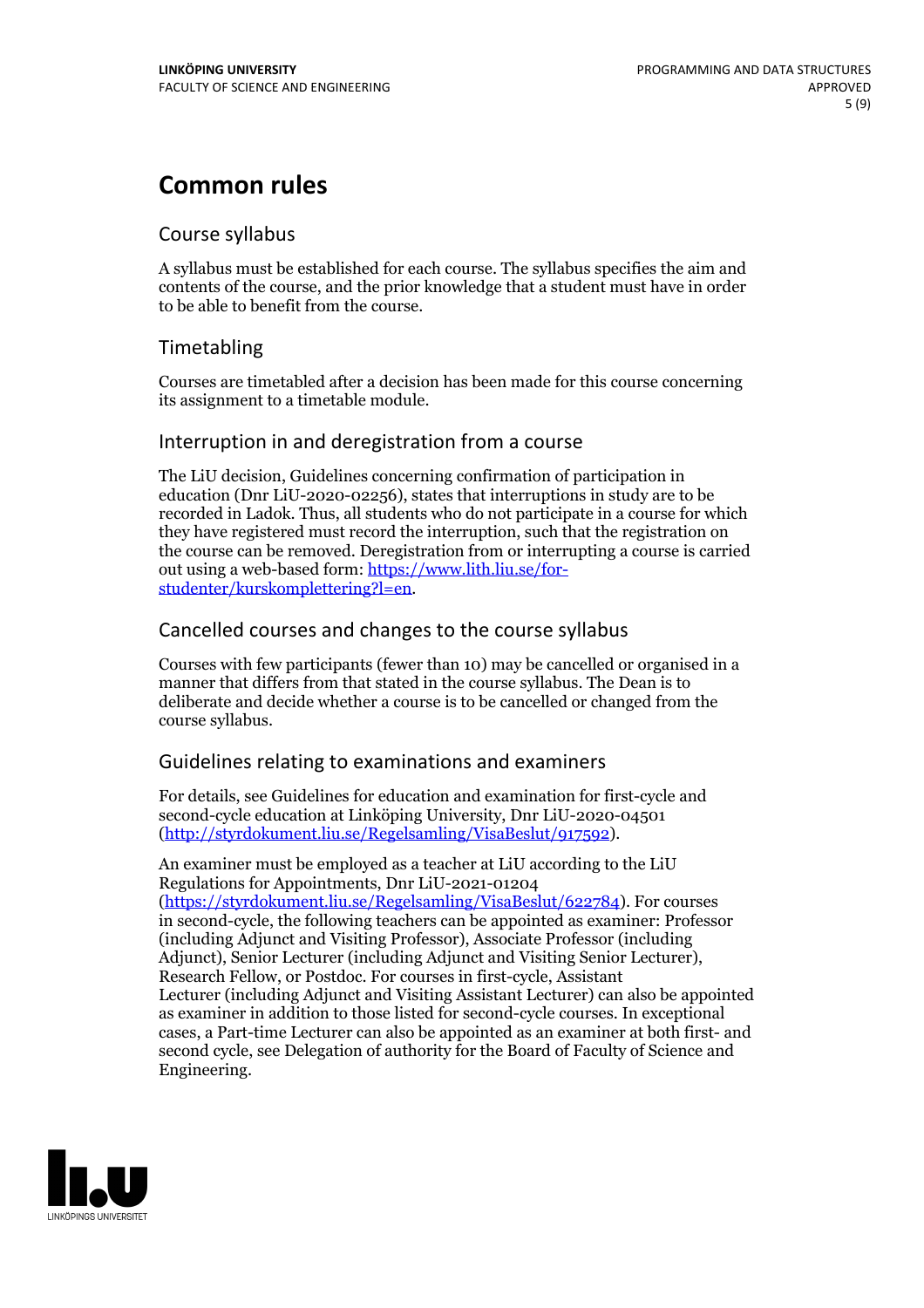## Forms of examination

#### **Principles for examination**

Written and oral examinations and digital and computer-based examinations are held at least three times a year: once immediately after the end of the course, once in August, and once (usually) in one of the re-examination periods. Examinations held at other times are to follow a decision of the faculty programme board.

Principles for examination scheduling for courses that follow the study periods:

- courses given in VT1 are examined for the first time in March, with re-examination in June and August
- courses given in VT2 are examined for the first time in May, with re-examination in August and October
- courses given in HT1 are examined for the first time in October, with re-examination in January and August
- courses given in HT2 are examined for the first time in January, with re-examination in March and in August.

The examination schedule is based on the structure of timetable modules, but there may be deviations from this, mainly in the case of courses that are studied and examined for several programmes and in lower grades (i.e. 1 and 2).

Examinations for courses that the faculty programme board has decided are to be held in alternate years are held three times during the school year in which the course is given according to the principles stated above.

Examinations for courses that are cancelled orrescheduled such that they are not given in one or several years are held three times during the year that immediately follows the course, with examination scheduling that corresponds to the scheduling that was in force before the course was cancelled or rescheduled.

When a course, or a written examination (TEN, DIT, DAT), is given for the last time, the regular examination and two re-examinations will be offered. Thereafter, examinations are phased out by offering three examinations during the following academic year at the same times as the examinations in any substitute course. If there is no substitute course, three examinations will be offered during re- examination periods during the following academic year. Other examination times are decided by the faculty programme board. In all cases above, the examination is also offered one more time during the academic year after the following, unless the faculty programme board decides otherwise. In total, 6 re-examinations are offered, of which 2 are regular re-examinations. In the examination registration system, the examinations given for the penultimate time and the last time are denoted.

If a course is given during several periods of the year (for programmes, or on different occasions for different programmes) the faculty programme board or boards determine together the scheduling and frequency of re-examination occasions.

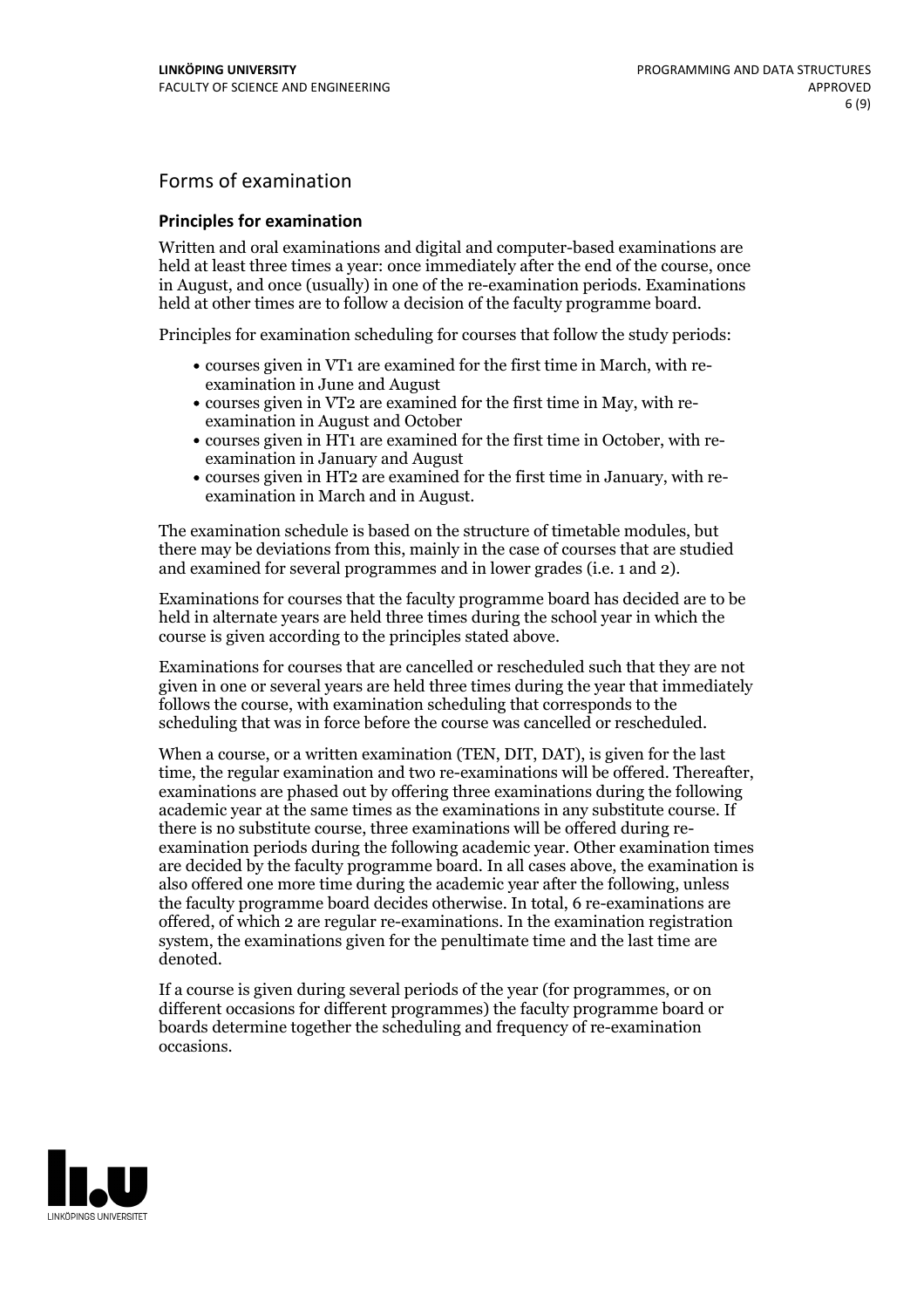### **Retakes of other forms of examination**

Regulations concerning retakes of other forms of examination than written examinations and digital and computer-based examinations are given in the LiU guidelines for examinations and examiners, [http://styrdokument.liu.se/Regelsamling/VisaBeslut/917592.](http://styrdokument.liu.se/Regelsamling/VisaBeslut/917592)

#### **Course closure**

For Decision on Routines for Administration of the Discontinuation of Educational Programs, Freestanding Courses and Courses in Programs, see DNR LiU-2021-04782. After a decision on closure and after the end of the discontinuation period, the students are referred to a replacement course (or similar) according to information in the course syllabus or programme syllabus. If a student has passed some part/parts of a closed program course but not all, and there is an at least partially replacing course, an assessment of crediting can be made. Any crediting of course components is made by the examiner.

### **Registration for examination**

In order to take an written, digital or computer-based examination, registration in advance is mandatory, see decision in the university's rule book [https://styrdokument.liu.se/Regelsamling/VisaBeslut/622682.](https://styrdokument.liu.se/Regelsamling/VisaBeslut/622682) An unregistered student can thus not be offered a place. The registration is done at the Student Portal or in the LiU-app during the registration period. The registration period opens 30 days before the date of the examination and closes 10 days before the date of the examination. Candidates are informed of the location of the examination by email, four days in advance.

### **Code of conduct for students during examinations**

Details are given in a decision in the university's rule book: <http://styrdokument.liu.se/Regelsamling/VisaBeslut/622682>.

#### **Retakes for higher grade**

Students at the Institute of Technology at LiU have the right to retake written examinations and digital and computer-based examinations in an attempt to achieve a higher grade. This is valid for all examination components with code "TEN", "DIT" and "DAT". The same right may not be exercised for other examination components, unless otherwise specified in the course syllabus.

A retake is not possible on courses that are included in an issued degree diploma.

#### **Grades**

The grades that are preferably to be used are Fail (U), Pass (3), Pass not without distinction  $(4)$  and Pass with distinction  $(5)$ .

- Grades U, 3, 4, 5 are to be awarded for courses that have written or digital examinations.<br>• Grades Fail (U) and Pass (G) may be awarded for courses with a large
- degree of practical components such as laboratory work, project work and

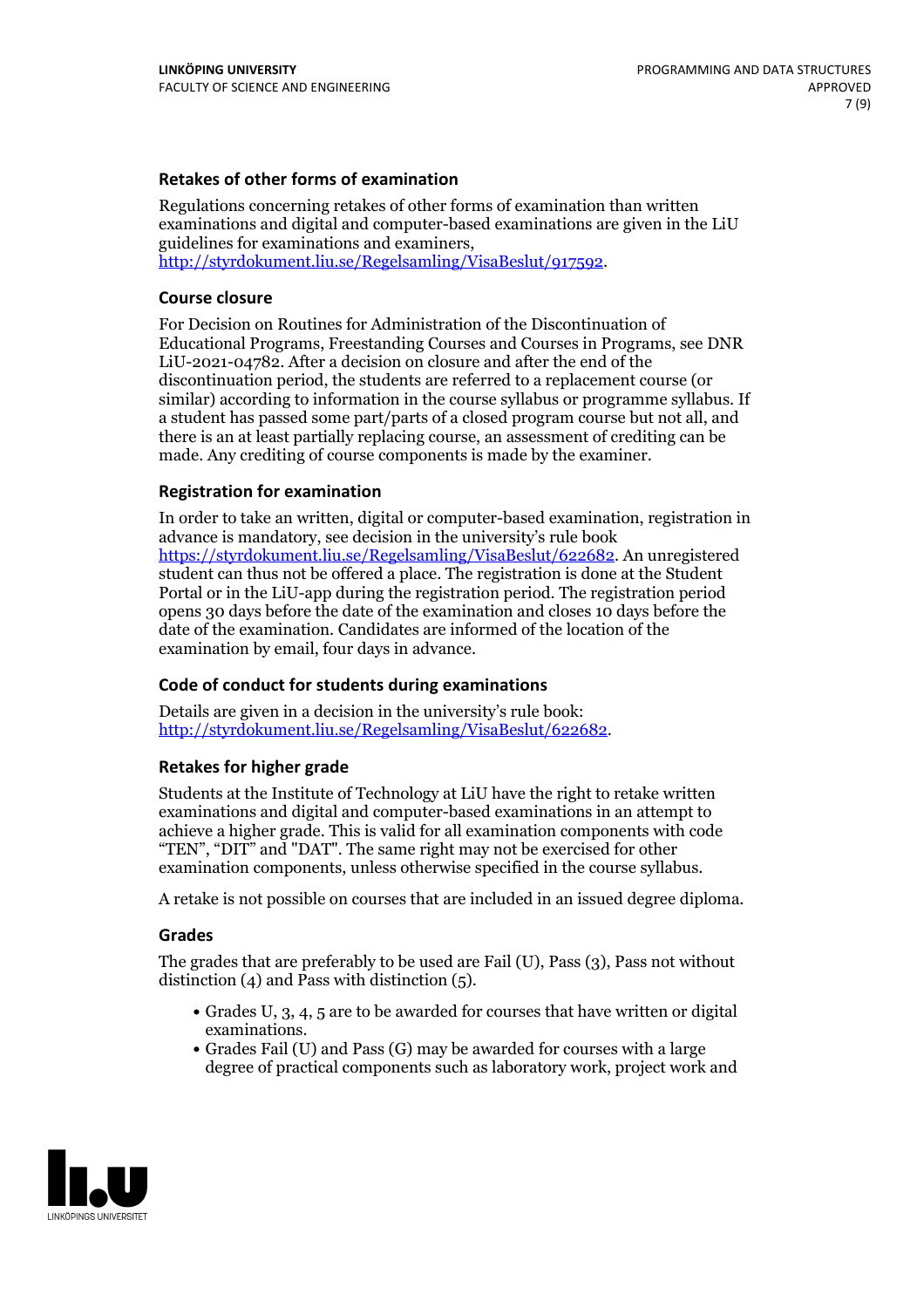group work.<br>• Grades Fail (U) and Pass (G) are to be used for degree projects and other independent work.

#### **Examination components**

The following examination components and associated module codes are used at the Faculty of Science and Engineering:

- Grades U, 3, 4, 5 are to be awarded for written examinations (TEN) and
- digital examinations (DIT).<br>• Examination components for which the grades Fail (U) and Pass (G) may be awarded are laboratory work (LAB), project work (PRA), preparatory written examination (KTR), digital preparatory written examination (DIK), oral examination (MUN), computer-based examination (DAT), home
- assignment (HEM), and assignment (UPG).<br>• Students receive grades either Fail (U) or Pass (G) for other examination components in which the examination criteria are satisfied principally through active attendance such as tutorial group (BAS) or examination item
- (MOM).<br>• Grades Fail (U) and Pass (G) are to be used for the examination components Opposition (OPPO) and Attendance at thesis presentation (AUSK) (i.e. part of the degree project).

In general, the following applies:

- 
- Mandatory course components must be scored and given <sup>a</sup> module code. Examination components that are not scored, cannot be mandatory. Hence, it is voluntary to participate in these examinations, and the voluntariness must be clearly stated. Additionally, if there are any associated conditions to
- the examination component, these must be clearly stated as well.<br>• For courses with more than one examination component with grades U,3,4,5, it shall be clearly stated how the final grade is weighted.

For mandatory components, the following applies (in accordance with the LiU Guidelines for education and examination for first-cycle and second-cycle education at Linköping University,<br>[http://styrdokument.liu.se/Regelsamling/VisaBeslut/917592\)](http://styrdokument.liu.se/Regelsamling/VisaBeslut/917592):

If special circumstances prevail, and if it is possible with consideration of the nature of the compulsory component, the examiner may decide to replace the compulsory component with another equivalent component.

For possibilities to alternative forms of examinations, the following applies (in accordance with the LiU Guidelines for education and examination for first-cycle [http://styrdokument.liu.se/Regelsamling/VisaBeslut/917592\)](http://styrdokument.liu.se/Regelsamling/VisaBeslut/917592):

If the LiU coordinator for students with disabilities has granted a student the right to an adapted examination for a written examination in an examination hall, the student has the right to it.